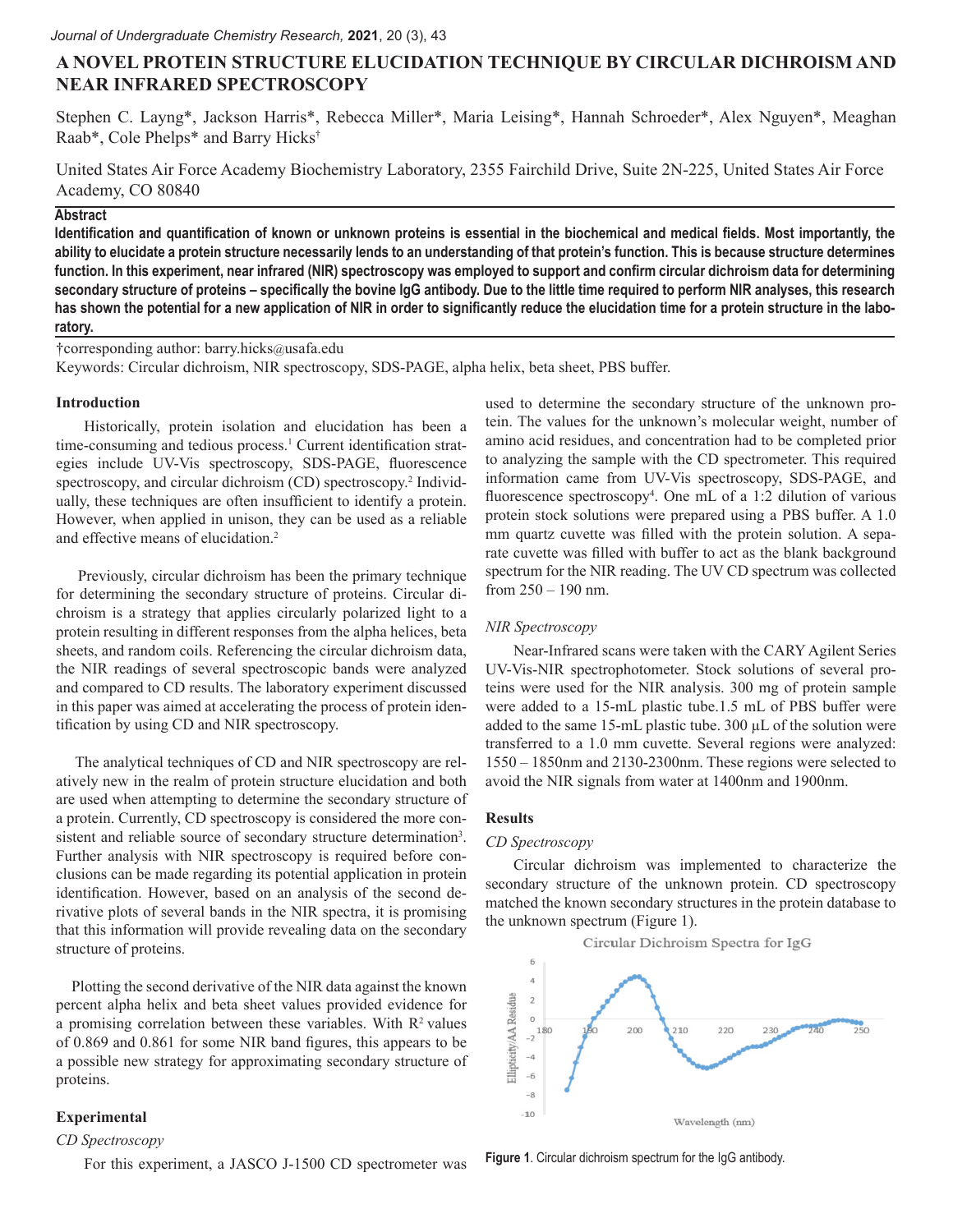The alpha helix and beta sheet calculation was completed after IgG's molecular weight, amino acid count, and concentration were input. The CD software labeled 10.3% of the IgG protein as alpha helix and 34.6% as beta sheet. The protein ribbon structure from the protein database also confirmed this finding (Figure 2).

#### *NIR Spectroscopy*

Near-infrared spectroscopy was experimentally used to test whether secondary structure could be determined with IR radiation<sup>5</sup>. The second derivative of the absorbance was plotted for various regions (Figures 2 and 3). One region was from 1550 – 1850nm5-6. This avoids the peak at 1400nm corresponding to water (Figure 3).



**Figure 2**. Second derivative of NIR absorbance from 1550 – 1850nm.

 Another region, from 2130-2300nm, was examined (Figure 3). This avoids another peak at 1900nm, which is associated with water absorbance. It was hypothesized that these absorbance values of certain regions could be used to determine secondary structure as well. $5-7$ 



**Figure 3**. Second derivative of NIR absorbance from 2130 – 2300nm.

 Only certain ranges were tested for this experiment. However, there was promising evidence of a correlation between the known secondary structure elements of proteins and certain bands in the NIR spectra. One of these successful trials was observed at the 2148.8-nm band (Figure 4).



**Figure 4**. Second derivative data plotted against known percent alpha helix values for eight different proteins.

The correlation was noted in the  $R^2$  value as 0.869. This indicates that the analyzed NIR band was possibly successful in correlating secondary structure with NIR frequencies. A similarly large correlation was discovered for the beta sheets at this same NIR band frequency (Figure 5) In this case, the  $R^2$  value was 0.861. This correlation was one of the highest observed correlations in the experiment (not all of the bands were tested).



**Figure 5**. Second derivative data plotted against known percent beta sheet values for eight different proteins.

 Eight separate proteins were examined via NIR spectroscopy with the same method as IgG: Bovine Serum Albumin (BSA), Bovine Hemoglobin (Hb), Bovine Cytochrome C (CytC), Equine Myoglobin (My), Gallus Lysozyme (Lys), Bovine Gamma Globulin (IgG), Bovine Beta-Lactoglobulin (bLac). The goal of the experiment was to determine whether or not certain NIR peaks corresponded to the secondary structure of the proteins. To test this hypothesis, the second derivative information from the above figures were plotted against the known percent alpha helix and beta sheet values of each of the eight proteins.

# **Discussion**

# *CD Spectroscopy*

Circular dichroism takes advantage of the optical activity of protein structures. CD involves sending circularly polarized light through a sample of protein. The light interacts differently with alpha helices, beta sheets, and random coils within the protein of interest. The reading began at 250nm and ended at 190nm because that is the region where differences are observed between second structures. The most important variable to control is the flow of